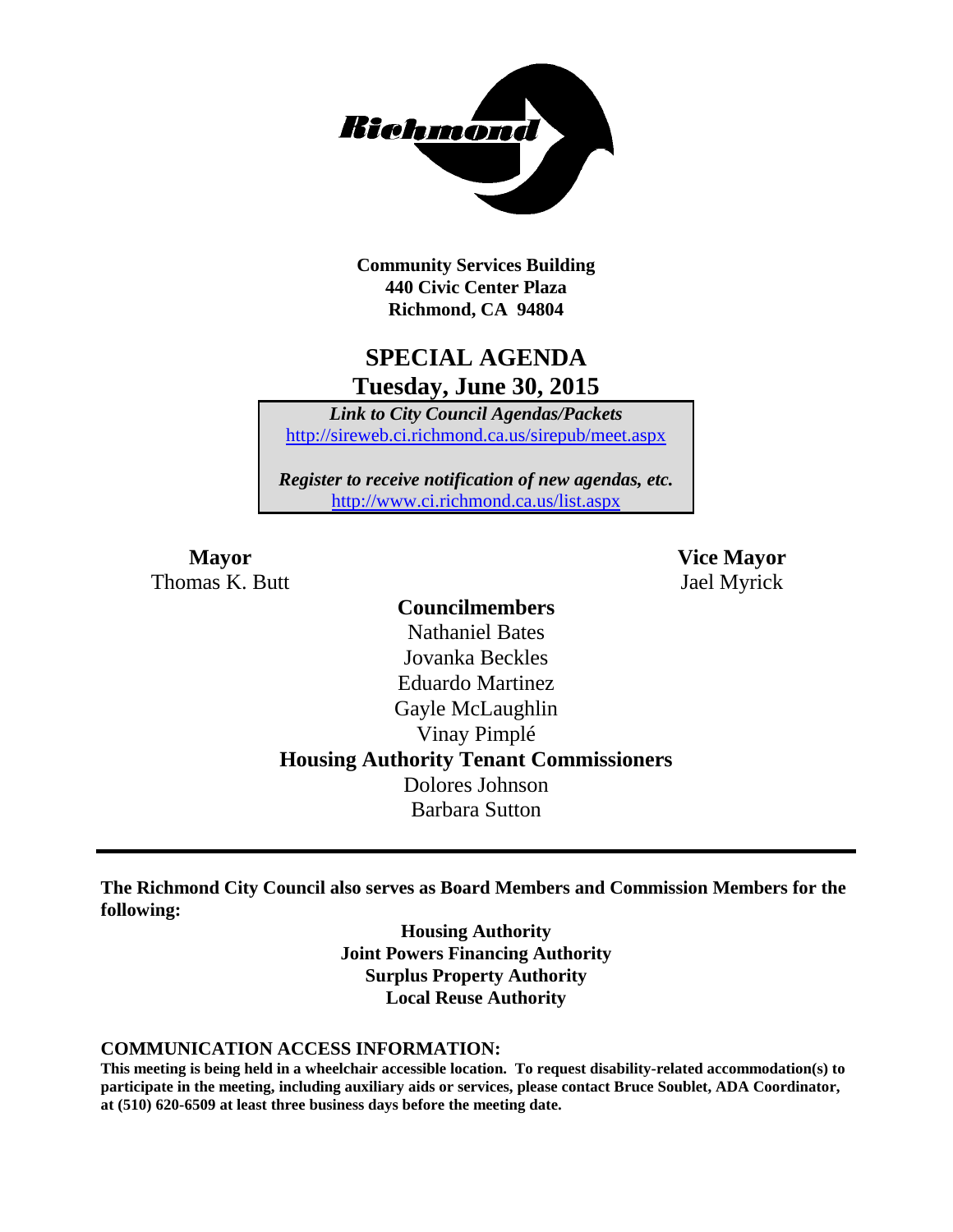# **MEETING PROCEDURES**

The City of Richmond encourages community participation at its City Council meetings and has established procedures that are intended to accommodate public input in a timely and time-sensitive way. As a courtesy to all members of the public who wish to participate in City Council meetings, please observe the following procedures:

**PUBLIC COMMENT ON AGENDA ITEMS:** Anyone who desires to address the City Council on items appearing on the agenda must complete and file a pink speaker's card with the City Clerk **prior** to the City Council's consideration of the item. Once the City Clerk has announced the item and discussion has commenced, no person shall be permitted to speak on the item other than those persons who have submitted their names to the City Clerk. Your name will be called when the item is announced for discussion. **Each speaker will be allowed TWO (2) MINUTES to address the City Council on NON-PUBLIC HEARING items listed on the agenda.**

#### **SPEAKERS ARE REQUESTED TO OCCUPY THE RESERVED SEATS IN THE FRONT ROW BEHIND THE SPEAKER'S PODIUM AS THEIR NAME IS ANNOUNCED BY THE CITY CLERK.**

**CONDUCT AT MEETINGS: Richmond City Council meetings are limited public forums during which the City strives to provide an open, safe atmosphere and promote robust public debate. Members of the public, however, must comply with state law, as well as the City's laws and procedures and may not actually disrupt the orderly conduct of these meetings. The public, for example, may not shout or use amplifying devices, must submit comment cards and speak during their allotted time, may not create a physical disturbance, may not speak on matters unrelated to issues within the jurisdiction of the City Council or the agenda item at hand, and may not cause immediate threats to public safety.** 

**CITY HARASSMENT POLICY: The City invites public comment and critique about its operations, including comment about the performance of its public officials and employees, at the public meetings of the City Council and boards and commissions. However, discriminatory or harassing comments about or in the presence of City employees, even comments by third parties, may create a hostile work environment, if severe or pervasive. The City prohibits harassment against an applicant, employee, or contractor on the basis of race, religious creed, color, national origin, ancestry, physical disability, medical condition, mental disability, marital status, sex (including pregnancy, childbirth, and related medical conditions), sexual orientation, gender identity, age or veteran status, or any other characteristic protected by federal, state or local law. In order to acknowledge the public's right to comment on City operations at public meetings, which could include comments that violate the City's harassment policy if such comments do not cause an actual disruption under the Council Rules and Procedures, while taking reasonable steps to protect City employees from discrimination and harassment, City Boards and Commissions shall adhere to the following procedures. If any person makes a harassing remark at a public meeting that violates the above City policy prohibiting harassment, the presiding officer of the meeting may, at the conclusion of the speaker's remarks and allotted time: (a) remind the public that**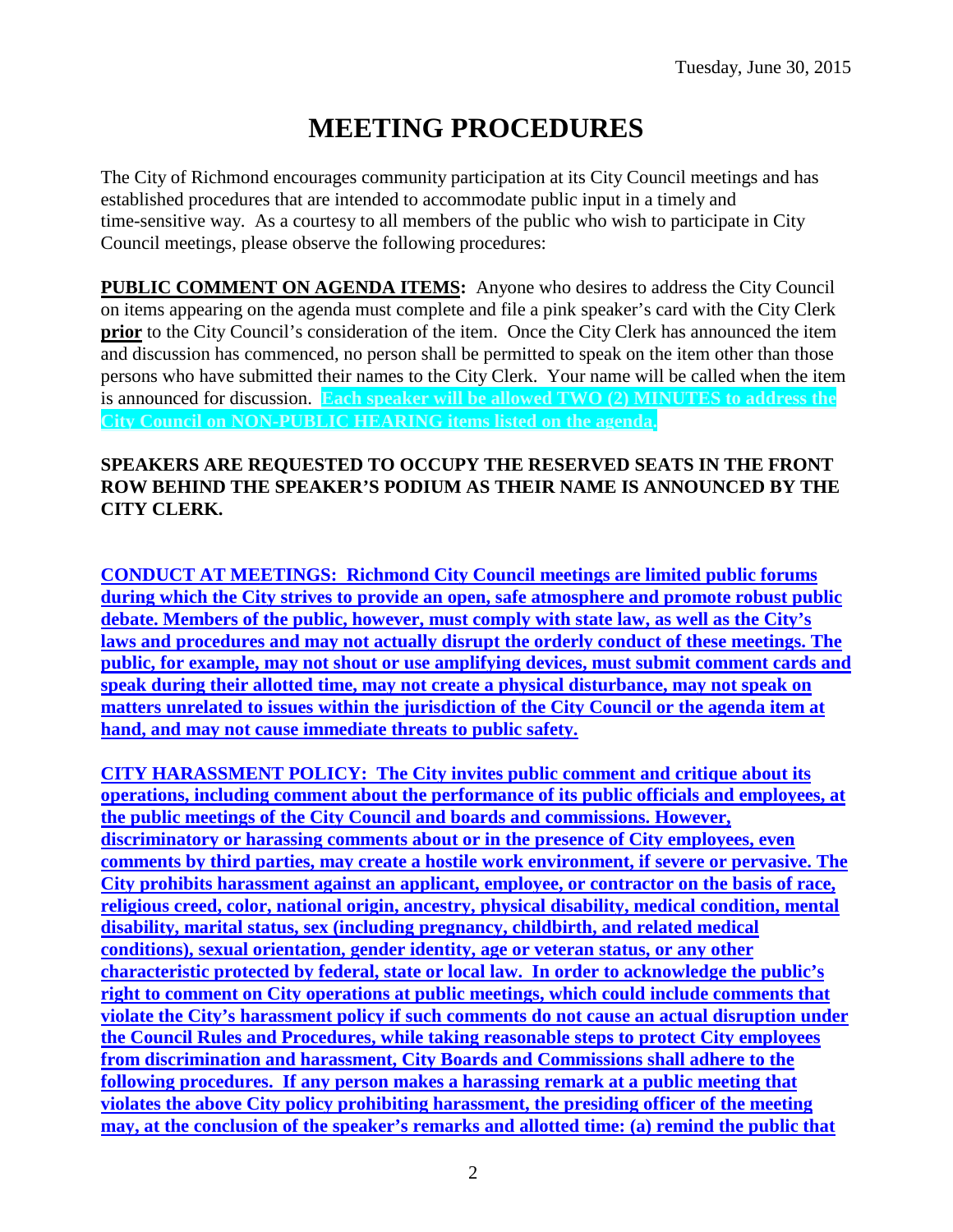Tuesday, June 30, 2015

the City's Policy Regarding Harassment of its Employees is contained in the written posted agenda; and (b) state that comments in violation of City policy are not condoned by the City and will play no role in City decisions. If any person makes a harassing remark at a public meeting that violates the above City policy, any City employee in the room who is offended by remarks violating the City's policy is excused from attendance at the meeting. No City employee is compelled to remain in attendance where it appears likely that speakers will make further harassing comments. If an employee leaves a City meeting for this reason, the presiding officer may send a designee to notify any offended employee who has left the meeting when those comments are likely concluded so that the employee may return to the meeting. The presiding officer may remind an employee or any council or board or commission member that he or she may leave the meeting if a remark violating the City's harassment policy is made. These procedures supplement the Council Rules and Procedures relating to disruption of orderly conduct at Council meetings.

Any law enforcement officer on duty or whose service is commanded by the presiding officer shall be Sergeant-at-Arms of the Council meetings. He/she, or they, shall carry out all orders and instructions given by the presiding officer for the purpose of maintaining order and decorum at the Council meetings (City Council Rules of Procedure and Order Section III F, RMC Section  $2.12.030$ ).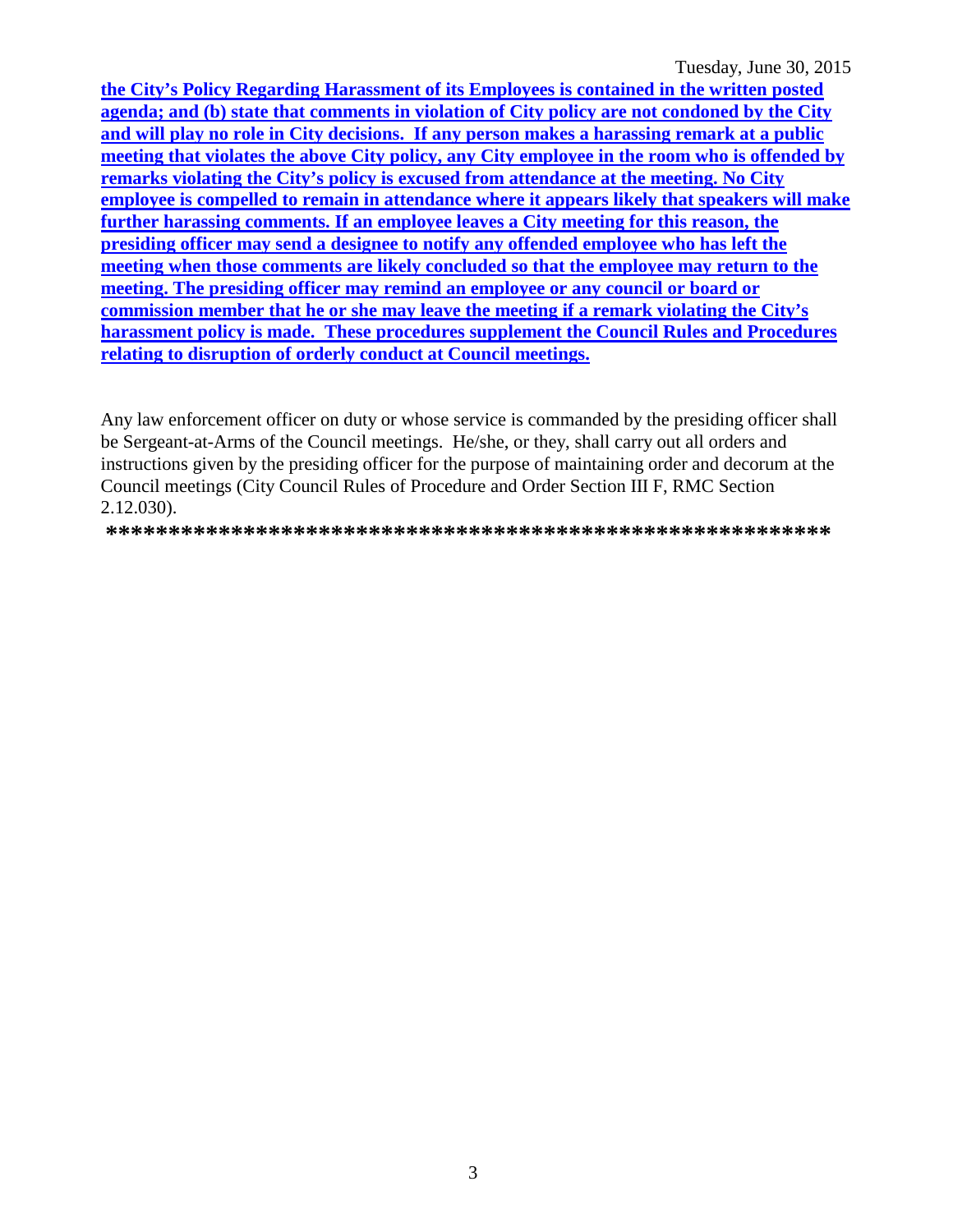## **OPEN SESSION TO HEAR PUBLIC COMMENT ON CLOSED SESSION ITEMS**

6:00 p.m.

- **A. ROLL CALL**
- **B. PUBLIC COMMENT**

#### **C. ADJOURN TO CLOSED SESSION**

### **CLOSED SESSION**

Shimada Room of the Community Services Building

#### **A. CITY COUNCIL**

#### **A-1.** CONFERENCE WITH REAL PROPERTY NEGOTIATOR (Government Code Section 54956.8):

Property: Point Potrero Marine Terminal (Port of Richmond) Agency negotiators: Jim Matzorkis, Bill Lindsay Negotiating Parties: Richmond Museum Association (Red Oak Victory), Foss Maritime, and Riggers Loft Wine Company. Under Negotiation: Price and terms of payment